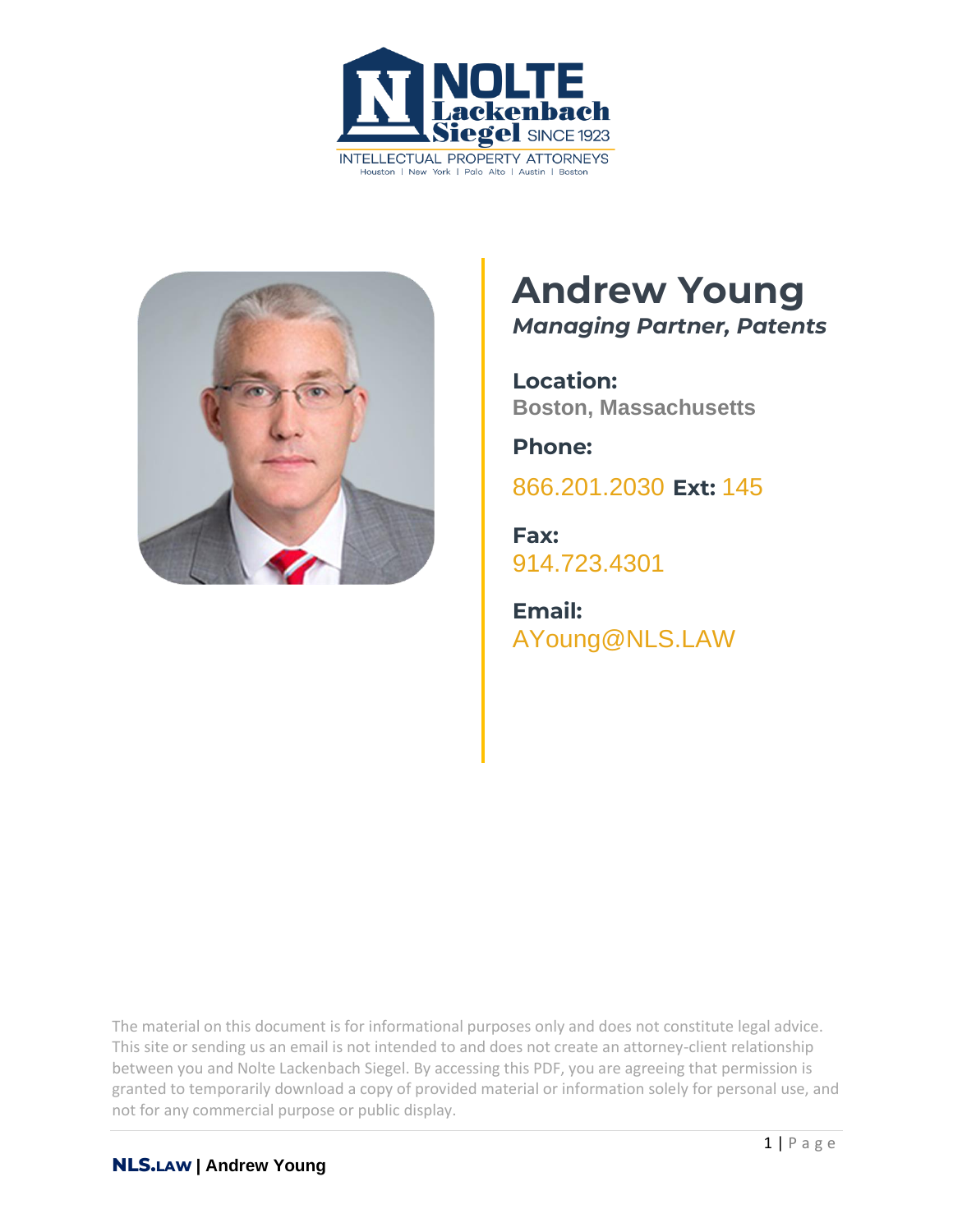

Mr. Young provides actionable and strategic advice that reinforces his clients' competitive edge and optimizes their commercial agenda, goals, and bottom line while managing risks and adhering to critical deadlines. Mr. Young has primary responsibility for acquisition, exploitation, management and enforcement of world-wide utility patent and design rights on behalf of firm clients. His experience includes intellectual property acquisition, licensing all forms of intellectual property risk-management assessments, confidentiality management, patent opinions and searching, as well as portfolio optimization and utilization, preservation of technology for a wide variety of clients. Mr. Young has counseled clients from initial incubation through staged venture funding and growth, to offering, and to full-scale production. Mr. Young's many international contacts and corporate experience allow him to work collaboratively with clients to identify and position them effectively while also taking into consideration the challenges and opportunities they face.

After his initial training in ceramic engineering and material science at Alfred University, and Andrew pursued advanced studies at Sheffield University in England, where he studied glass science and high temperature chemistry, metallurgy, and mechanics. Prior to legal practice, Andrew pursued an engineering career with a sophisticated manufacturer, at the Material Science Division of AlliedSignal, Inc. (now Honeywell) where he worked for over four years. Mr. Young successfully helped manage and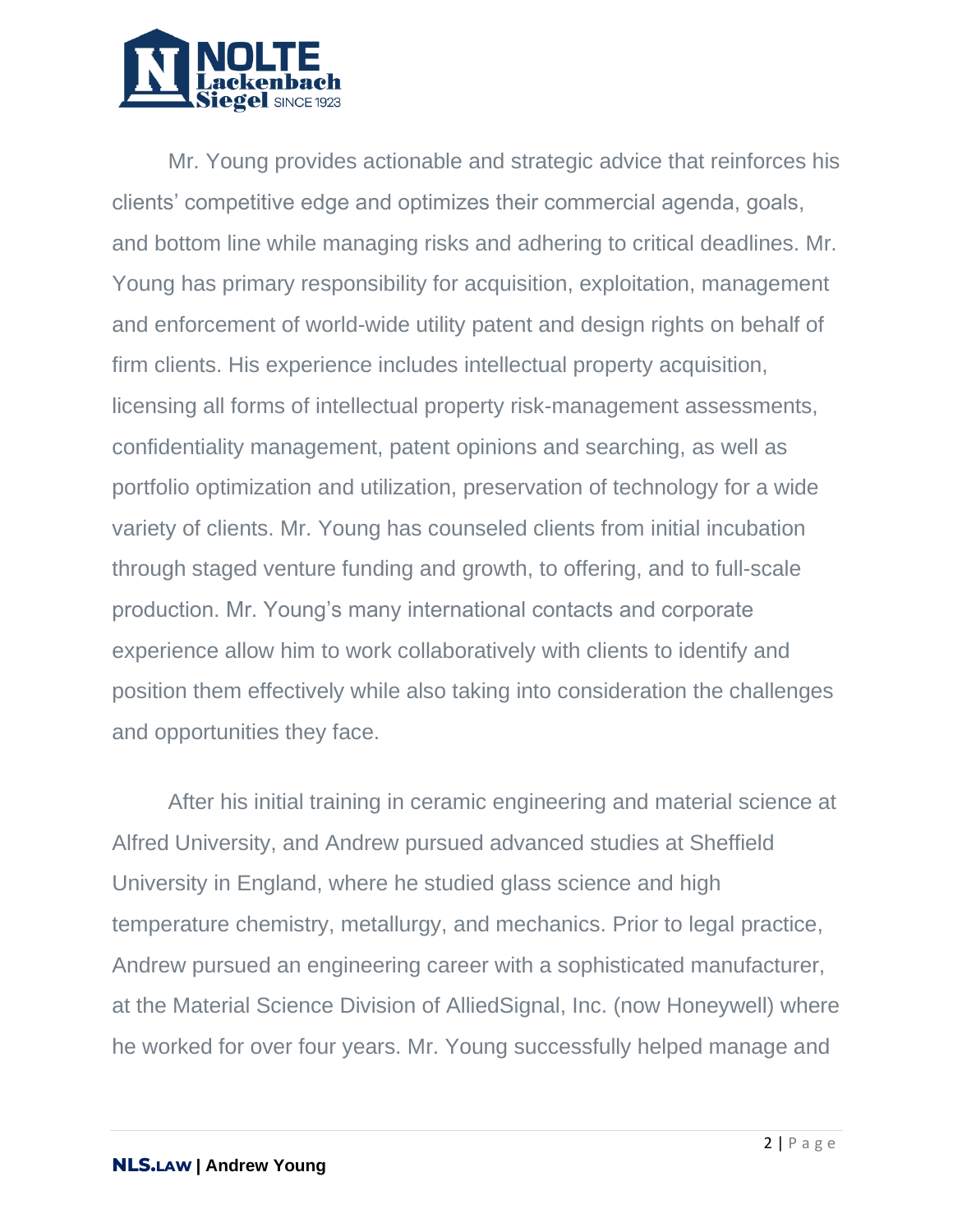

troubleshoot the world-famous amorphous alloy-ribbon Metglass® product to full-scale production.

Mr. Young has an extensive background in high technology fields including material science, ceramic and chemical engineering, cosmetics and cosmetic applications, nano-materials and nano-technologies, complex mechanical systems, optics and optical fiber systems, analytical equipment of many kinds, imaging and radiation emission systems, data transfer and computer technology, medical manufacturing, semiconductor systems, electronics and electronic control networks, data security systems, and high alloy metallurgical and glass systems. Clients seeking Mr. Young's advice include material science manufacturers, cosmetic manufacturers, imagery system manufacturers, automotive industry members, fashion industry members, single crystal manufacturers and integrated chip manufacturers and assemblers, product designers, as well as commercial and consumer product providers.

Mr. Young has represented private and public entities in connection with a wide range of technologies. Mr. Young provides innovative product clearance reviews, international and domestic patent assessment evaluation and acquisition, as well as pre-mid-and-post business acquisition risk management and due-diligence reviews to ensure perfection and ownership of intellectual property rights under domestic and foreign laws.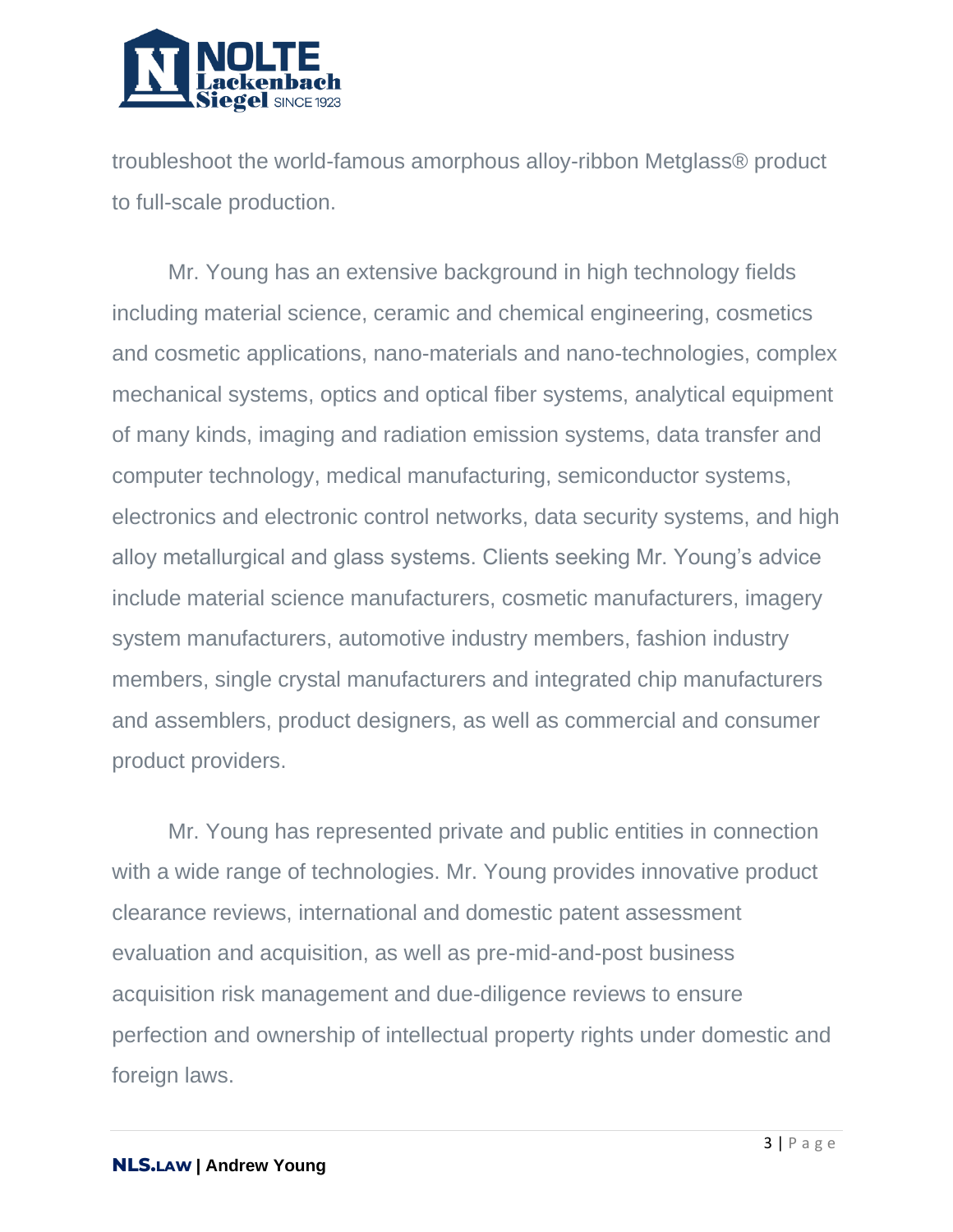

Practice Areas: As an intellectual property attorney, Mr. Young handles acquisition of patents, designs, trade secrets, intellectual property licensing of all kinds, clearance and professional opinions, riskmanagement and resolution, and corporate counseling. He also has experience in high technology material science, ceramic and glass engineering, various cosmetic and nanotechnologies, analytical equipment, mechanical systems, optics and optical systems, data transfer and computer technologies, electronic control networks, data security systems, and high alloy metallurgical and thermal systems.

#### **PRACTICE**

Global Patent and Design Rights Acquisition, Preparation, Filing and **Prosecution** 

Acquisition, Diligence, Risk Management regarding IP Assets, including trade secret identification and regulatory compliance regarding government funding for new technologies.

IP Counseling and Commercialization

Clearance Searching and Infringement Assessments

Acquisition and Defense

### **BAR & COURT ADMISSIONS**

US Patent and Trademark Office

New Jersey State

New York State

Federal District Court New Jersey

Federal Southern and Eastern Districts of New York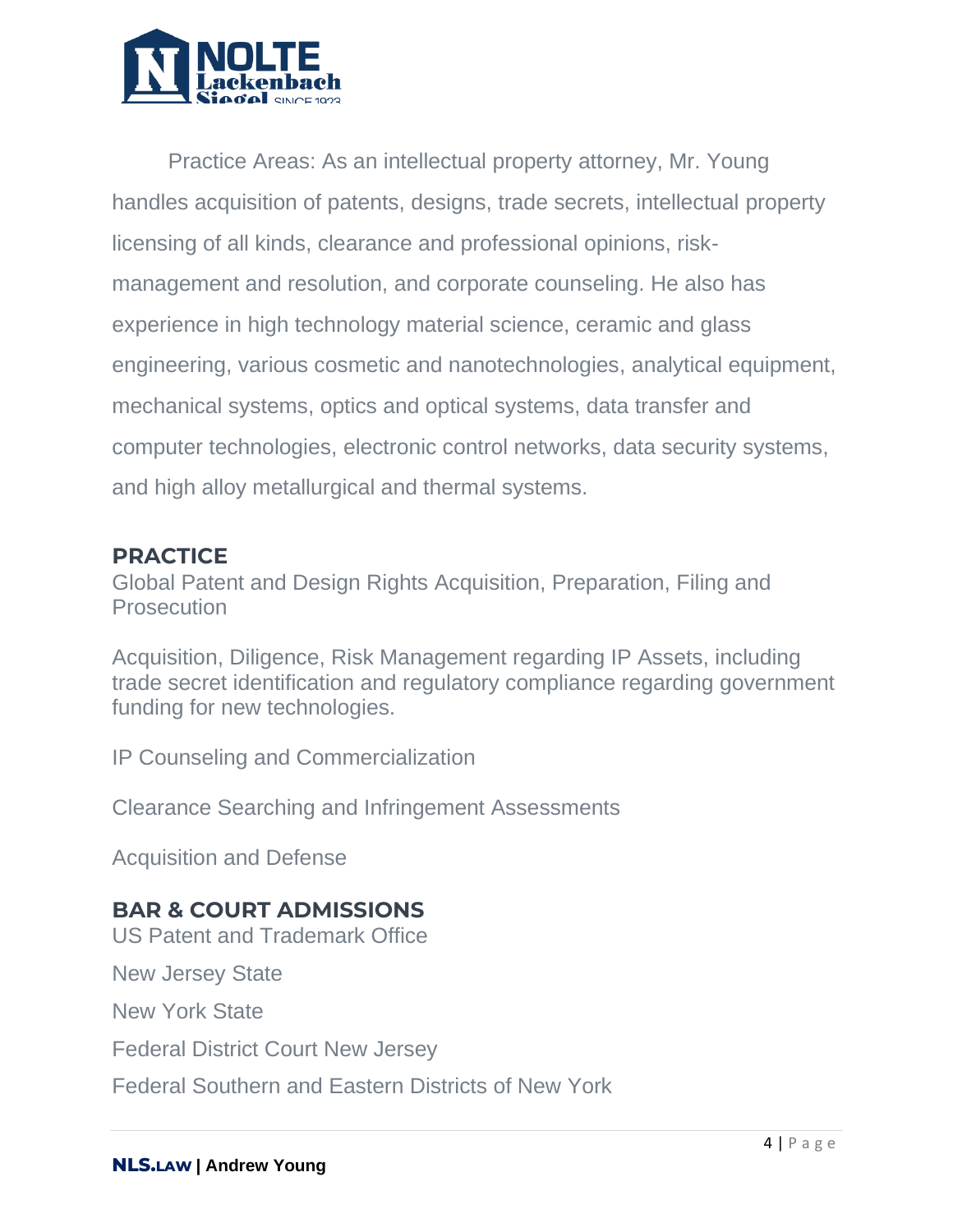

# **BAR & COURT ADMISSIONS (***Cont'd***)**

Court of Appeals for the Federal Circuit U.S. Supreme Court

### **EDUCATION**

Alfred University (BSCE) Sheffield University, U.K. (Studies in Glass Science and Engineering) Widener University (J.D.) Certified Patent Valuation Analyst (CPVA)

## **PUBLICATIONS & SEMINARS**

Co-Authored: Acquiring and Protecting Intellectual Property Rights, LexisNexis; Patent, Trade Secret, and Mask Work chapters Contributing Author: Corporate Counsel Solutions: Intellectual Property Management: Strategies & Tactics LexisNexis; Corporate Counsel publication Contributing Author: JPAA – Japan Patent Attorneys Association – Design Committee – USA, 2016, 2017 SEMA - Specialty Equipment Market Association – Protecting and Enforcing Intellectual Property Rights – guest lecturer FIT – Fashion Institute of Technology – Acquiring and Protecting Patents and Trade Secrets - guest lecturer PACE University - Acquiring and Protecting Patents and Trade Secrets guest lecturer Several foreign universities